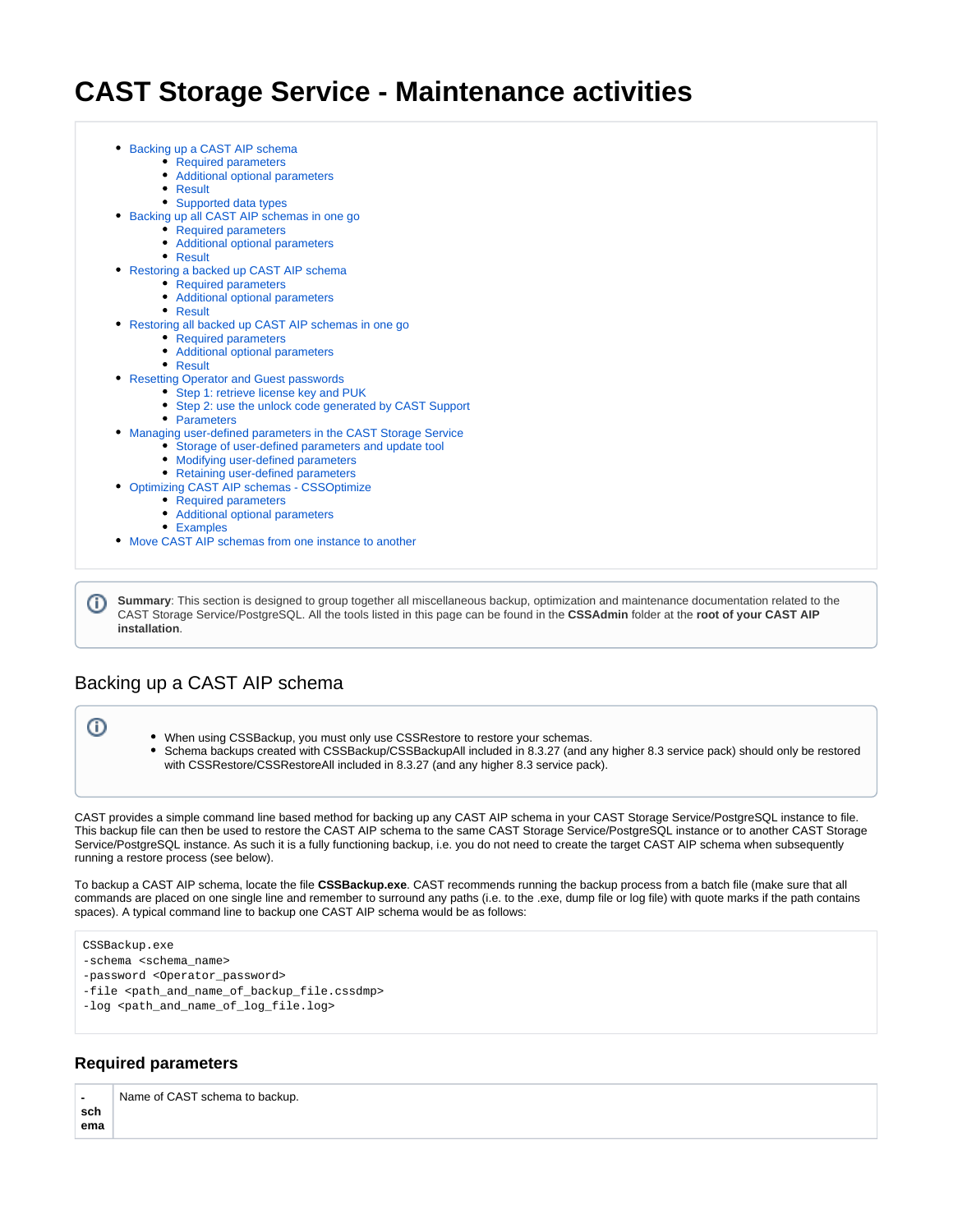| CAST Storage Service/PostgreSQL instance "operator" password.                                                                                                                                                                                                                                                                                                                                                                                                                                                                                                                     |
|-----------------------------------------------------------------------------------------------------------------------------------------------------------------------------------------------------------------------------------------------------------------------------------------------------------------------------------------------------------------------------------------------------------------------------------------------------------------------------------------------------------------------------------------------------------------------------------|
| Path and name of backup dump file, using the <b>cssdmp</b> extension. Backup will fail if this file already exists.                                                                                                                                                                                                                                                                                                                                                                                                                                                               |
| Path and name of output log file - does not need to exist already (logging functions in append mode). The resulting file is text based. Note that<br>you can increase logging verbosity by using the parameter set CASTLOGMODE=DEBUG at the start of your command line, e.g.:<br>set CASTLOGMODE=DEBUG<br>CSSBackup.exe<br>-schema <schema name=""><br/>-password <operator_password><br/>-file <path_and_name_of_backup_file.cssdmp><br/>-log <path_and_name_of_log_file.log></path_and_name_of_log_file.log></path_and_name_of_backup_file.cssdmp></operator_password></schema> |
|                                                                                                                                                                                                                                                                                                                                                                                                                                                                                                                                                                                   |

# <span id="page-1-0"></span>**Additional optional parameters**

| -host          | Name/IP address of machine hosting the CAST Storage Service/PostgreSQL instance (default: localhost). Only required if the CAST<br>Storage Service/PostgreSQL instance is on a remote machine.                                                                                                                                                                                                                                                  |
|----------------|-------------------------------------------------------------------------------------------------------------------------------------------------------------------------------------------------------------------------------------------------------------------------------------------------------------------------------------------------------------------------------------------------------------------------------------------------|
| -port          | CAST Storage Service/PostgreSQL instance port (default: 2280 - CSS2):<br>• For a CAST Storage Service 4, use -port 2284.<br>• For a CAST Storage Service 3, use -port 2282.                                                                                                                                                                                                                                                                     |
| userna<br>me   | CAST Storage Service/PostgreSQL instance username (default: Operator).                                                                                                                                                                                                                                                                                                                                                                          |
| database       | Not used (default: postgres).                                                                                                                                                                                                                                                                                                                                                                                                                   |
| -exedir        | Used when you want to run CSSBackup.exe from outside the AIP Core installation folder: allows you to specify the path to the AIP Core<br>installation folder                                                                                                                                                                                                                                                                                    |
| compre<br>SS   | (boolean: Y or N) Determines whether the resulting backup dump file is compressed or not (default: Y). Setting -compress N is not<br>recommended as the resulting file will be significantly bigger.                                                                                                                                                                                                                                            |
| psqlexe<br>dir | (Valid in CAST AIP 8.3.10): Allows the definition of an alternative location (for example, outside the AIP COre installation folder) for the<br>PostgreSQL binaries used for this tool:<br>pg_dump.exe<br>psql.exe<br>pq restore.exe<br>٠<br>For example - this path must not end with a back slash $( \n\cdot )$ :<br>-psqlexedir C:\some_folder\pg_binaries<br>Note that this option should not be needed in the majority of situations.<br>⋒ |
| -h             | Displays a list of available commands.                                                                                                                                                                                                                                                                                                                                                                                                          |

# <span id="page-1-1"></span>**Result**

The result of a successful backup process is the creation of the **.cssdmp** file specified in the parameter **-file**. This file can then be used in the restore process (see below).

# <span id="page-1-2"></span>**Supported data types**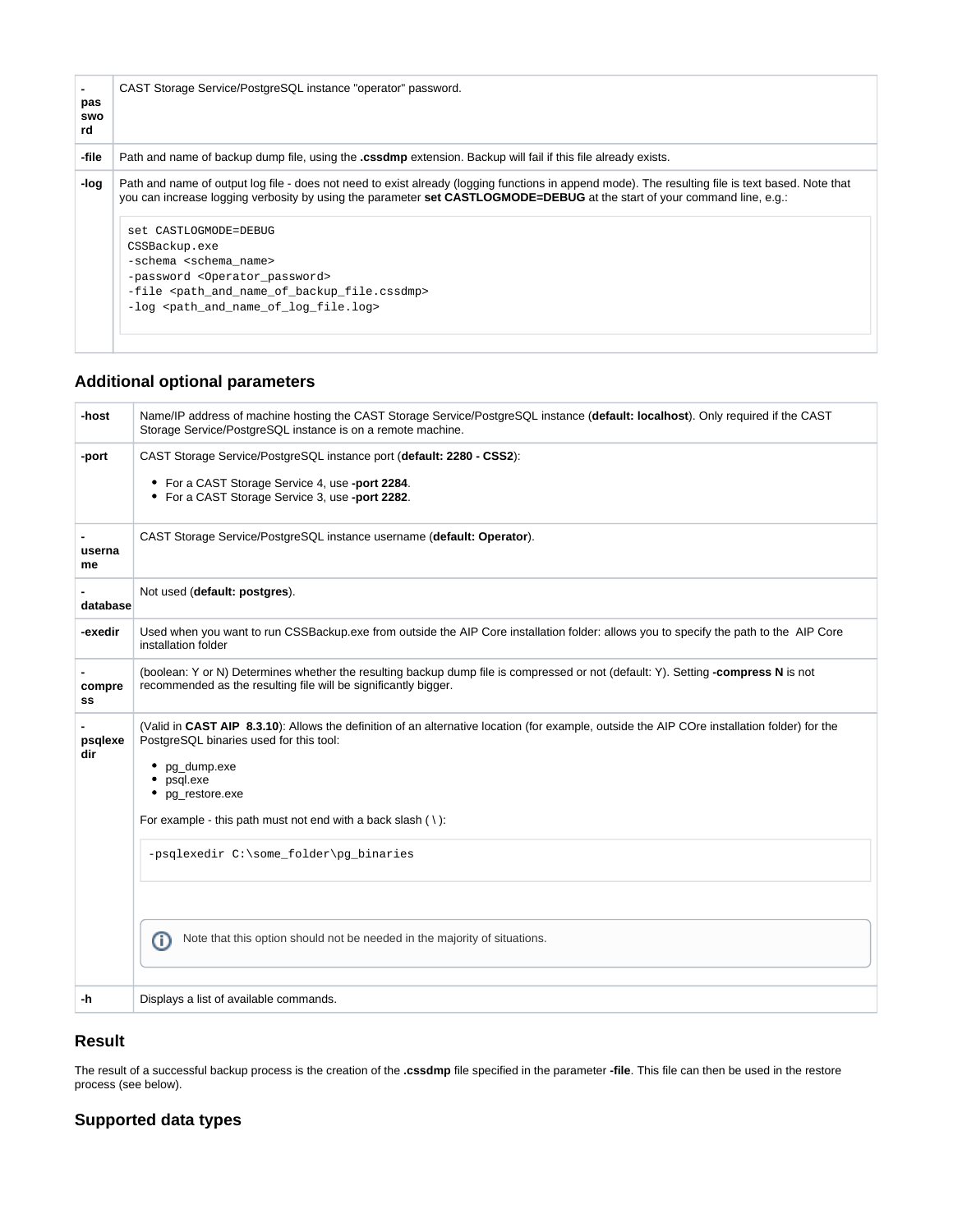Ordinarily, the CSSBackup tool will backup a standard CAST AIP schema and all its data. However, if you have customized the schema (by adding new tables or adding new columns to existing tables), you may find that the customizations are not included in the backup result. This can occur when your customizations use data types that are not supported by the CSSBackup process. CAST supports only the following datatypes:

- integer
- double precision
- numeric
- varchar
- $\bullet$  char
- timestamp
- $\bullet$  text
- bytea

➀

If an unsupported data type is encountered during the backup process, the table containing the unsupported data type will be excluded from the backup. A list of excluded tables is displayed in the log file, which you should check on completion of the backup process.

# <span id="page-2-0"></span>Backing up all CAST AIP schemas in one go

- When using CSSBackupAll, you must only use CSSRestoreAll to restore your schemas.
	- $\bullet$ Schema backups created with CSSBackup/CSSBackupAll included in 8.3.27 (and any higher 8.3 service pack) should only be restored with CSSRestore/CSSRestoreAll included in 8.3.27 (and any higher 8.3 service pack).

In addition to the functions provided by the CSSBackup.exe tool, CAST provides a simple command line based method for backing up ALL CAST AIP schemas in your CAST Storage Service/PostgreSQL instance in one go. This backup can then be used to restore ALL the CAST AIP schemas to the same CAST Storage Service/PostgreSQL instance or to another CAST Storage Service/PostgreSQL instance. As such it is a fully functioning backup, i.e. you do not need to create the target CAST AIP schemas when subsequently running a restore process (see below).

To backup All CAST AIP schemas in one go, locate the file **CSSBackupAll.exe**. CAST recommends running the backup process from a batch file (make sure that all commands are placed on one single line and remember to surround any paths (i.e. to the .exe, dump file or log file) with quote marks if the path contains spaces). A typical command line to backup all CAST schemas would be as follows:

CSSBackupAll.exe

- -password <Operator\_password>
- -dumpdir <path\_to\_the\_dump\_folder>

-log <path\_and\_name\_of\_log\_file.log>

# <span id="page-2-1"></span>**Required parameters**

| pas<br>swo<br>rd | CAST Storage Service/PostgreSQL instance "operator" password.                                                                                                                                                                                                                                                                                                                   |
|------------------|---------------------------------------------------------------------------------------------------------------------------------------------------------------------------------------------------------------------------------------------------------------------------------------------------------------------------------------------------------------------------------|
| dum<br>pdir      | Path to the folder that will store the result of the backup action. This folder must already exist.                                                                                                                                                                                                                                                                             |
| -loq             | Path and name of output log file - does not need to exist already (logging functions in append mode). The resulting file is text based. Note that<br>you can increase logging verbosity by using the parameter set CASTLOGMODE=DEBUG at the start of your command line, e.g.:<br>set CASTLOGMODE=DEBUG<br>CSSBackupAll.exe<br>-password <operator_password></operator_password> |
|                  | -dumpdir <path_to_the_dump_folder><br/>-log <path and="" file.log="" log="" name="" of=""></path></path_to_the_dump_folder>                                                                                                                                                                                                                                                     |

# <span id="page-2-2"></span>**Additional optional parameters**

**-host** Name/IP address of machine hosting the CAST Storage Service/PostgreSQL instance (**default: localhost**). Only required if the CAST Storage Service/PostgreSQL instance is on a remote machine.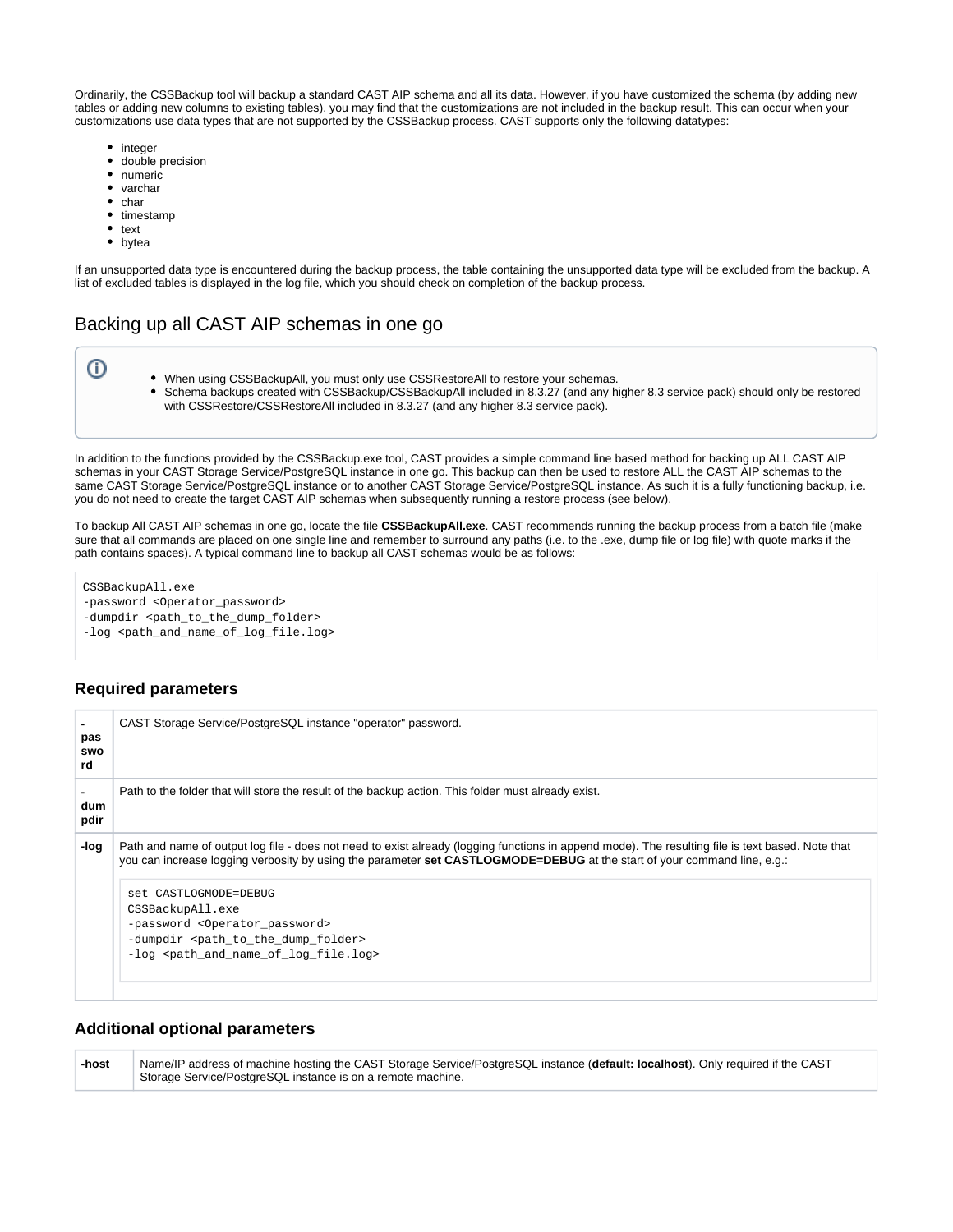| -port          | CAST Storage Service/PostgreSQL instance port (default: 2280 - CSS2):<br>• For a CAST Storage Service 4, use -port 2284.<br>• For a CAST Storage Service 3, use -port 2282.                                                                                                                                           |
|----------------|-----------------------------------------------------------------------------------------------------------------------------------------------------------------------------------------------------------------------------------------------------------------------------------------------------------------------|
| userna<br>me   | CAST Storage Service/PostgreSQL instance username (default: Operator).                                                                                                                                                                                                                                                |
| database       | Not used (default: postgres).                                                                                                                                                                                                                                                                                         |
| -exedir        | Used when you want to run CSSBackupAll.exe from outside the AIP Core installation folder: allows you to specify the path to the AIP Core<br>installation folder                                                                                                                                                       |
| compre<br>SS   | (boolean: Y or N) Determines whether the resulting backup dump files are compressed or not (default: Y). Setting -compress N is not<br>recommended as the resulting file will be significantly bigger.                                                                                                                |
| psqlexe<br>dir | (Valid in CAST AIP 8.3.10): Allows the definition of an alternative location (for example, outside the AIP Core installation folder) for the<br>PostgreSQL binaries used for this tool:<br>• pg_dump.exe<br>psgl.exe<br>pg restore.exe<br>٠<br>For example - this path must not end with a back slash $( \n\cdot )$ : |
|                | -psqlexedir C:\some_folder\pg_binaries                                                                                                                                                                                                                                                                                |
|                | Note that this option should not be needed in the majority of situations.<br>⋒                                                                                                                                                                                                                                        |
| -h             | Displays a list of available commands.                                                                                                                                                                                                                                                                                |

# <span id="page-3-0"></span>**Result**

The result of a successful backup process is the creation of the multiple .backup files in the folder specified in the -dumpdir parameter. The contents of this folder can then be used in the "restore all" process (see below).

# <span id="page-3-1"></span>Restoring a backed up CAST AIP schema

 The CSSRestore release number (i.e. the AIP Core release) must be the same or higher than the CSSBackup release (i.e. the AIP Core O release) used to backup the schemas.

CAST provides a simple command line based method for restoring any CAST AIP schema to your CAST Storage Service that has been backed up using the CSSBackup.exe tool documented above.

To restore a CAST schema, locate the file **CSSRestore.exe**. CAST recommends running the restore process from a batch file (make sure that all commands are placed on one single line and remember to surround any paths (i.e. to the .exe, dump file or log file) with quote marks if the path contains spaces). A typical command line to restore one CAST AIP schema would be as follows:

```
CSSRestore.exe
```
-schema <schema\_name>

-password <Operator\_password>

-file <path\_and\_name\_of\_backup\_file.cssdmp>

-log <path\_and\_name\_of\_log\_file.log>

# <span id="page-3-2"></span>**Required parameters**

 **sch ema** Name of CAST AIP schema to restore. The schema is created if it does not already exist. If the schema exists already, the restore will fail.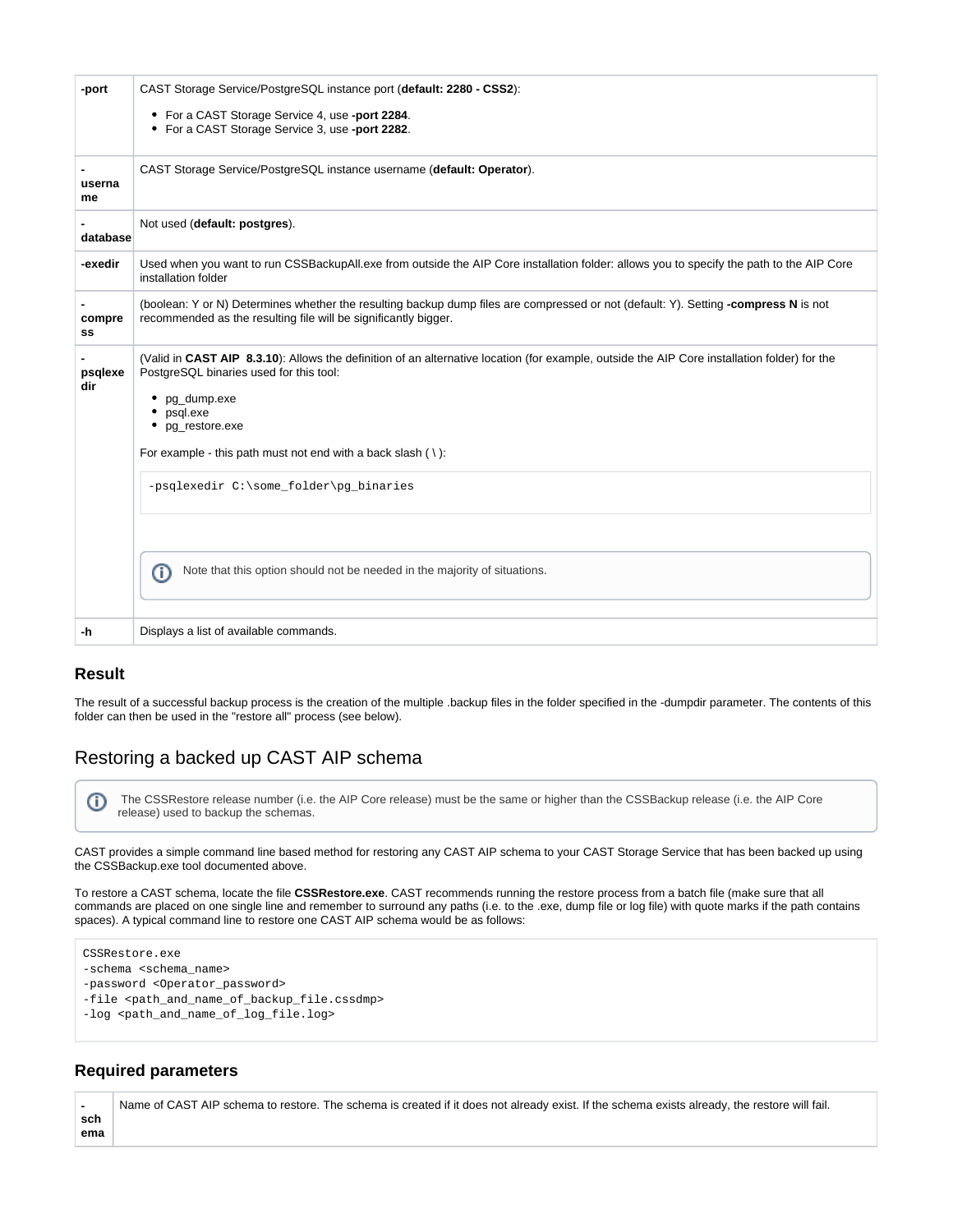| pas<br>swo<br>rd | CAST Storage Service/PostgreSQL instance "operator" password.                                                                                                                                                                                                                                                                                                                                                                                                                                                                                                                |
|------------------|------------------------------------------------------------------------------------------------------------------------------------------------------------------------------------------------------------------------------------------------------------------------------------------------------------------------------------------------------------------------------------------------------------------------------------------------------------------------------------------------------------------------------------------------------------------------------|
| -file            | Path and name of backup dump file, using the .cssdmp extension.                                                                                                                                                                                                                                                                                                                                                                                                                                                                                                              |
| -log             | Path and name of output log file - does not need to exist already (logging functions in append mode). The resulting file is text based. Note that<br>you can increase logging verbosity by using the parameter set CASTLOGMODE=DEBUG at the start of your command line, e.g.:<br>set CASTLOGMODE=DEBUG<br>CSSRestore.exe<br>-schema <schema name=""><br/>-password <operator password=""><br/>-file <path_and_name_of_backup_file.cssdmp><br/>-log <path_and_name_of_log_file.log></path_and_name_of_log_file.log></path_and_name_of_backup_file.cssdmp></operator></schema> |
|                  |                                                                                                                                                                                                                                                                                                                                                                                                                                                                                                                                                                              |

# <span id="page-4-0"></span>**Additional optional parameters**

| -host          | Name/IP address of machine hosting the CAST Storage Service/PostgreSQL instance (default: localhost). Only required if the CAST<br>Storage Service/PostgreSQL instance is on a remote machine.                                                                                                                  |
|----------------|-----------------------------------------------------------------------------------------------------------------------------------------------------------------------------------------------------------------------------------------------------------------------------------------------------------------|
| -port          | CAST Storage Service/PostgreSQL instance port (default: 2280 - CSS2):<br>• For a CAST Storage Service 4, use -port 2284.<br>• For a CAST Storage Service 3, use -port 2282.                                                                                                                                     |
| userna<br>me   | CAST Storage Service/PostgreSQL instance username (default: Operator).                                                                                                                                                                                                                                          |
| databa<br>se   | Not used (default: postgres).                                                                                                                                                                                                                                                                                   |
| -exedir        | Used when you want to run CSSRestore.exe from outside the AIP Core installation folder: allows you to specify the path to the AIP Core<br>installation folder                                                                                                                                                   |
| psqlex<br>edir | (Valid in CAST AIP 8.3.10): Allows the definition of an alternative location (for example, outside the AIP Core installation folder) for the<br>PostgreSQL binaries used for this tool:<br>pg dump.exe<br>psql.exe<br>pg_restore.exe<br>For example - this path must not end with a back slash $( \n\cdot \)$ : |
|                | -psqlexedir C:\some_folder\pg_binaries<br>Note that this option should not be needed in the majority of situations.                                                                                                                                                                                             |
|                | ⋒                                                                                                                                                                                                                                                                                                               |
| -h             | Displays a list of available commands.                                                                                                                                                                                                                                                                          |

# <span id="page-4-1"></span>**Result**

The result of a successful restore process is a fully functioning CAST AIP schema that can be used immediately.

It is often useful to optimize the CAST AIP schema you've just restored. See Optimizing CAST schemas.

<span id="page-4-2"></span>Restoring all backed up CAST AIP schemas in one go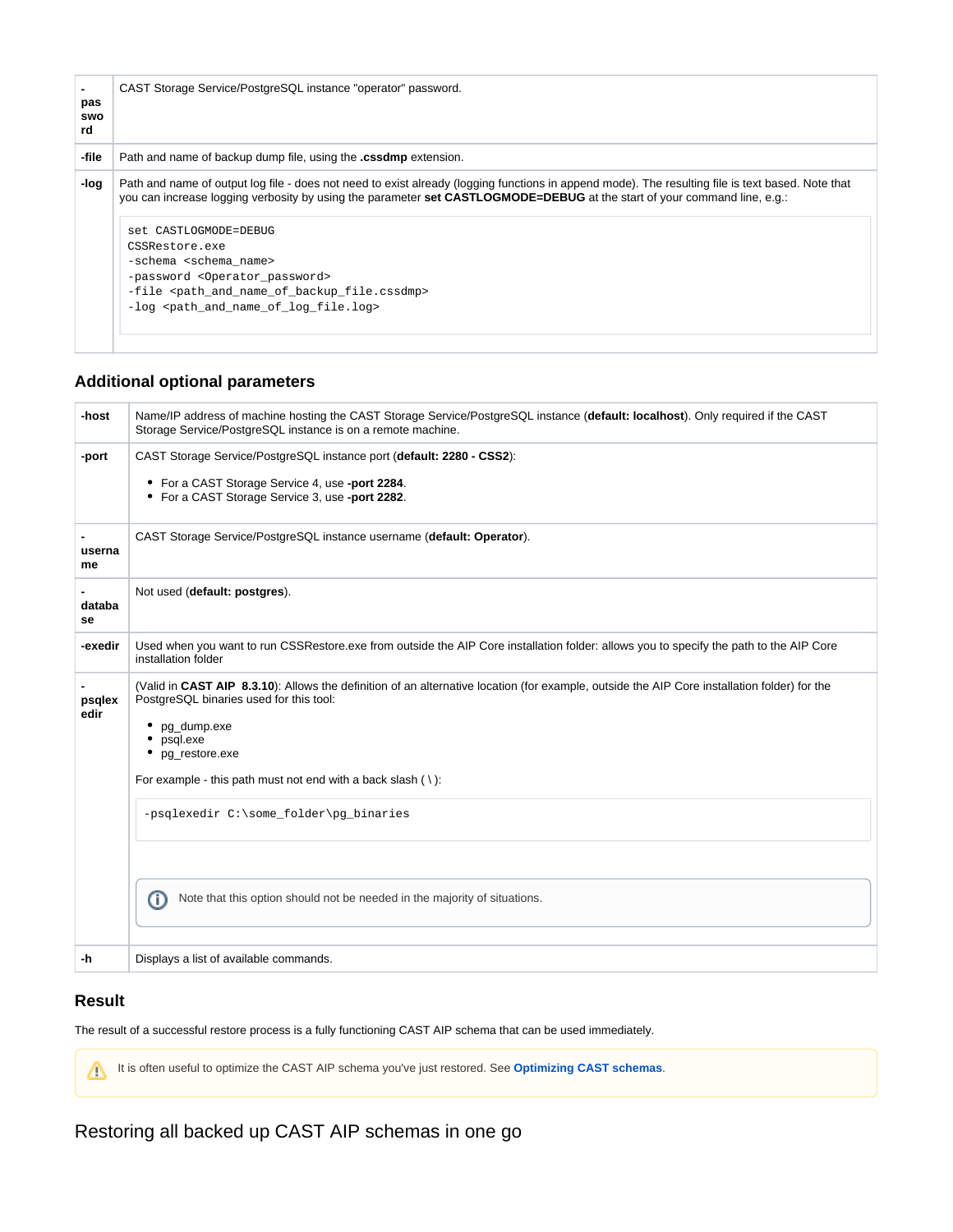The CSSRestoreAll release (i.e. the AIP Core release) must be the same or higher than the CSSBackupAll release (i.e. the AIP Core release) O used to backup the schemas.

In addition to the functions provided by the CSSRestore.exe tool, CAST provides a simple command line based method for restoring ALL CAST AIP schemas to your CAST Storage Service/PostgreSQL instance that have been backed up using the **CSSBackupAll.exe** tool documented above.

To restore All CAST AIP schemas, locate the file **CSSRestoreAll.exe**. CAST recommends running the restore process from a batch file (make sure that all commands are placed on one single line and remember to surround any paths (i.e. to the .exe, dump file or log file) with quote marks if the path contains spaces). A typical command line to restore all CAST AIP schemas would be as follows:

CSSRestoreAll.exe -password <Operator\_password> -dumpdir <path\_to\_the\_dump\_folder> -log <path\_and\_name\_of\_log\_file.log>

# <span id="page-5-0"></span>**Required parameters**

| pas<br>swo<br>rd | CAST Storage Service/PostgreSQL instance "operator" password.                                                                                                                                                                                                                 |
|------------------|-------------------------------------------------------------------------------------------------------------------------------------------------------------------------------------------------------------------------------------------------------------------------------|
| dum<br>pdir      | Path to the folder containing the result of the "backup all" action.                                                                                                                                                                                                          |
| -log             | Path and name of output log file - does not need to exist already (logging functions in append mode). The resulting file is text based. Note that<br>you can increase logging verbosity by using the parameter set CASTLOGMODE=DEBUG at the start of your command line, e.g.: |
|                  | set CASTLOGMODE=DEBUG                                                                                                                                                                                                                                                         |
|                  | CSSRestoreAll.exe<br>-password <operator_password></operator_password>                                                                                                                                                                                                        |
|                  | -dumpdir <path_to_the_dump_folder></path_to_the_dump_folder>                                                                                                                                                                                                                  |
|                  |                                                                                                                                                                                                                                                                               |

# <span id="page-5-1"></span>**Additional optional parameters**

| -host        | Name/IP address of machine hosting the CAST Storage Service/PostgreSQL instance (default: localhost). Only required if the CAST<br>Storage Service/PostgreSQL instance is on a remote machine. |
|--------------|------------------------------------------------------------------------------------------------------------------------------------------------------------------------------------------------|
| -port        | CAST Storage Service/PostgreSQL instance port (default: 2280 - CSS2):<br>• For a CAST Storage Service 4, use -port 2284.<br>• For a CAST Storage Service 3, use -port 2282.                    |
| userna<br>me | CAST Storage Service/PostgreSQL instance username (default: Operator).                                                                                                                         |
| databa<br>se | Not used (default: postgres).                                                                                                                                                                  |
| -exedir      | Used when you want to run CSSRestoreAll.exe from outside the AIP Core installation folder: allows you to specify the path to the AIP Core<br>installation folder                               |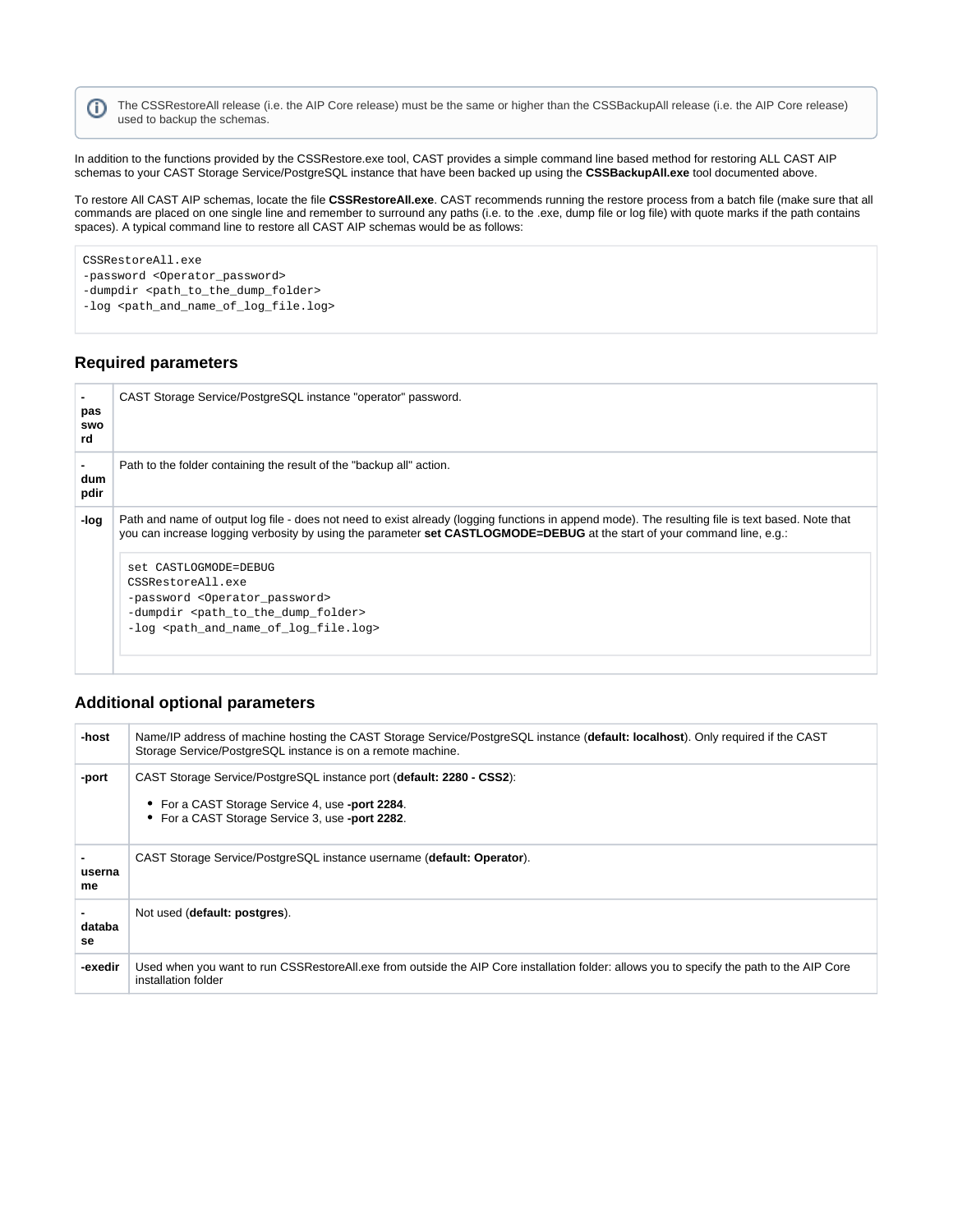| psqlex<br>edir | (Valid in CAST AIP 8.3.10): Allows the definition of an alternative location (for example, outside the AIP Core installation folder) for the<br>PostgreSQL binaries used for this tool:<br>• $pg_dump.exe$<br>• psql.exe<br>• pg_restore.exe<br>For example - this path must not end with a back slash $( \n\cdot )$ :<br>-psqlexedir C:\some_folder\pg_binaries<br>Note that this option should not be needed in the majority of situations.<br>Œ |
|----------------|----------------------------------------------------------------------------------------------------------------------------------------------------------------------------------------------------------------------------------------------------------------------------------------------------------------------------------------------------------------------------------------------------------------------------------------------------|
| -h             | Displays a list of available commands.                                                                                                                                                                                                                                                                                                                                                                                                             |

#### <span id="page-6-0"></span>**Result**

╱╲

The result of a successful "restore all" process is fully functioning CAST AIP schemas that can be used immediately.

Λ It is often useful to optimize the CAST schema you've just restored. See **Optimizing CAST schemas**. CSSRestoreAll will fail if the target server contains schemas with the same names as those you are trying to restore.

# <span id="page-6-1"></span>Resetting Operator and Guest passwords

Note that this section of documentation is only applicable to CAST AIP 8.3.11. In CAST AIP 8.3.12, resetting passwords for CAST Storage Service/PostgreSQL instance users is no longer possible.

Although it is possible to change the **Operator** and **Guest** user passwords for the CAST Storage Service/PostgreSQL instance using the **CAST Management Studio** (see the on-line Help for CAST Management Studio), inevitably these passwords may get forgotten, thus they cannot then be changed because the old password is always required to make the change.

If this is the case, the Operator and Guest passwords must be **reset to their defaults** (CastAIP and WelcomeToAIP respectively) using a specific tool (**CS SPasswordReset.exe**). To prevent unauthorised password resetting, CAST has implemented a system whereby a special "unlock code" will be provided by CAST Support BEFORE the passwords can be reset - this unlock code is generated using the two pieces of information returned by **CSSPasswordRes et.exe** (namely the CAST license key and a random "Personal Unblocking Key" (PUK)). Once the unlock code is provided by CAST Support, the CAST tool (**CSSPasswordReset.exe)** can be run again to reset the passwords.

# <span id="page-6-2"></span>**Step 1: retrieve license key and PUK**

To retrieve the license key and PUK from your CAST Storage Service/PostgreSQL instance, locate the file **CSSResetPassword.exe**. CAST recommends running the process from a batch file (make sure that all commands are placed on one single line and remember to surround any paths (i.e. to the .exe) with quote marks if the path contains spaces). A typical command line to retrieve the license key and PUK would be as follows:

```
CSSResetPassword.exe
-host <CAST_Storage_Service/PostgreSQL instance_host_machine>
```
#### **Result**

When the CSSResetPassword.exe tool is run successfully, it will return the current CAST AIP licence key and the PUK. You should then transfer these two pieces of information to CAST Support, who will then generate an unlock code that you can use in Step 2 below.

# <span id="page-6-3"></span>**Step 2: use the unlock code generated by CAST Support**

To use the unlock code generated by CAST Support, locate the file **CSSResetPassword.exe**. CAST recommends running the process from a batch file (make sure that all commands are placed on one single line and remember to surround any paths (i.e. to the .exe) with quote marks if the path contains spaces). A typical command line to use the unlock code would be as follows: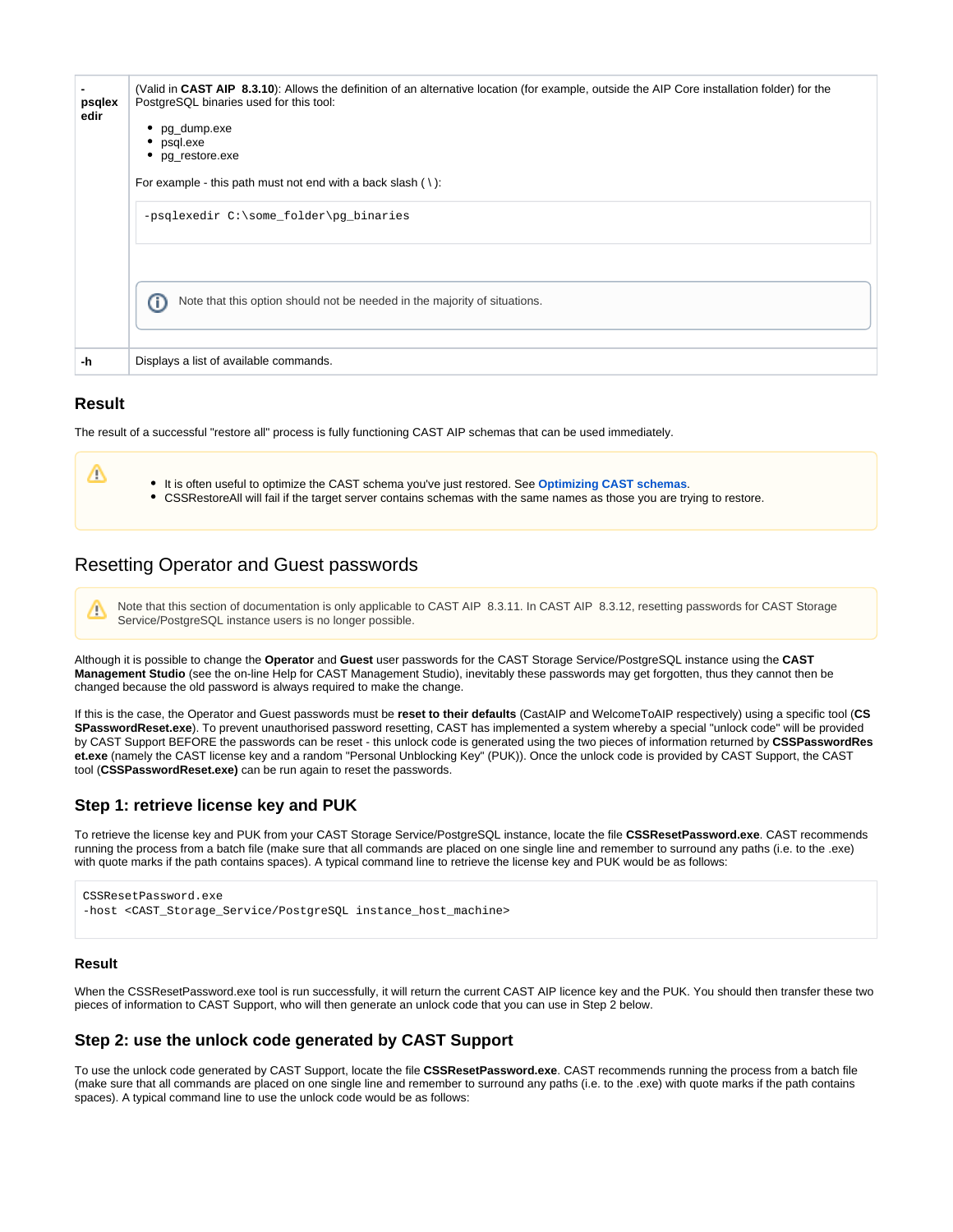```
CSSResetPassword.exe
-host <CAST_Storage_Service/PostgreSQL instance_host_machine>
-unlockcode <Unlock code>
```
#### **Result**

When the CSSResetPassword.exe tool is run successfully with the unlock code, the Operator and Guest passwords will be reset to their defaults (CastAIP and WelcomeAIP respectively).

#### <span id="page-7-0"></span>**Parameters**

To use the CSSResetPassword.exe tool, use the following parameters:

#### **Required parameters**

**-host** Name/IP address of machine hosting the CAST Storage Service/PostgreSQL instance.

#### **Optional parameters**

| -port | CAST Storage Service/PostgreSQL instance port. Only required if you have modified the port number during the installation process. |
|-------|------------------------------------------------------------------------------------------------------------------------------------|
|       | -unlockcode   CAST Unlock Code generated by CAST Support.                                                                          |
|       | Displays a list of available commands.                                                                                             |

# <span id="page-7-1"></span>Managing user-defined parameters in the CAST Storage Service

Note that this section of documentation is only applicable to **CAST Storage Service 2**.

When installing the CAST Storage Service, it is possible to choose various user-defined parameters, for example the **port number** or the **data path** (i.e. where the CAST schema data is stored). If these user-defined parameters require modification during the lifetime of the CAST Storage Service, or if the CAST Storage Service needs to be re-installed (thus resetting any user-defined parameters to their defaults), then it is possible to use a specific CAST tool that can:

- inject the modified parameters into the existing CAST Storage Service
- inject modified parameters from an old CAST Storage Service into a newly installed CAST Storage Service

# <span id="page-7-2"></span>**Storage of user-defined parameters and update tool**

#### **CSS.config**

Λ

Any user-defined parameters for the CAST Storage Service are stored in an XML file called **CSS.config**. This file is stored at the **root of your CAST Storage Service installation location**. Typically its format is as follows:

```
<?xml version="1.0" encoding="ISO-8859-1"?>
<CastStorageSettings>
        <WindowsService name="CastStorageService3" />
        <DbData path="C:\Program Files\CAST\CASTStorageService3\db_data" />
        <Parameters>
                <Parameter name="TcpPort" value="2282" />
        </Parameters>
</CastStorageSettings>
```
#### **CSSConfig.exe**

The CAST Storage Service update tool is called **CSSConfig.exe** and is located in the **<CAST\_storage\_service\_install\_location>\bin** folder.

# <span id="page-7-3"></span>**Modifying user-defined parameters**

If you need to modify any of the user-defined parameters during the lifetime of the CAST Storage Service:

- Modify the **CSS.config** file located at the **root of your CAST Storage Service installation location** using a simple text editor
- Stop the **CAST Storage Service** using the Windows Services snap-in: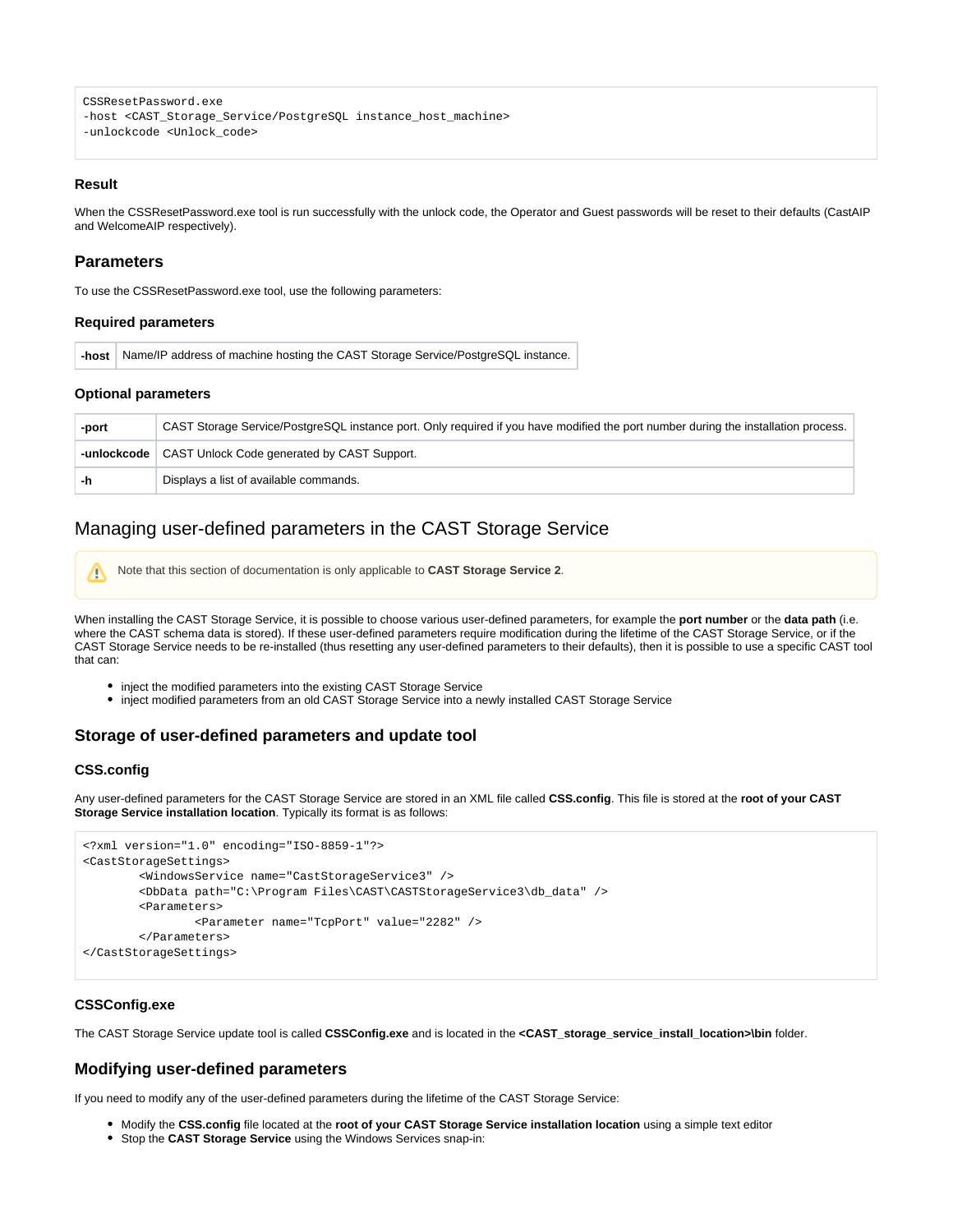#### 7 Unknown Attachment

Execute the update tool (**CSSConfig.exe**) from the command line. To do so, CAST recommends the use of a batch file containing the following command (adapt to your own environment) - remember to surround the path to the CSS.config file with quote marks if the path contains spaces:

```
C:\Program Files\CAST\CASTStorageService<version>\bin\CSSConfig.exe "C:\Program 
Files\CAST\CASTStorageService<version>\CSS.config"
```
- Start the **CAST Storage Service** using the Windows Services snap-in.
- The modifications you made to the CSS.config file will now be taken into account

Remember that if you changed the port number, you may need to update your connection profiles in the CAST applications. G)

#### <span id="page-8-0"></span>**Retaining user-defined parameters**

If you have already made some modifications to the user-defined parameters but now need to to re-install the CAST Storage Service, you can retain your user-defined parameters as follows:

- Make sure you backup your existing CAST schemas see above.
- Make a backup of the CSS.config file and move the copy to a different location on disk
- Uninstall the existing CAST Storage Service using the built-in Windows uninstaller
- Re-install the CAST Storage Service using the CAST setup
- Follow the above instructions (from point 2 onwards) to inject your existing user-defined parameters into the new CAST Storage Service

# <span id="page-8-1"></span>Optimizing CAST AIP schemas - CSSOptimize

Over time and through continued use, the efficiency of your Application's CAST AIP schemas may well start to degrade ("gaps" in table data, inefficient indexes etc.) - this degradation can significantly impact the performance of CAST AIP, with the most visible impact seen in the performance of the CAST Dashboards. To counter this, CAST provides a tool (known as CssOptimize) that can be run to optimize the schemas stored in your CAST Storage Service /PostgreSQL instance - i.e. to clean up defects that have appeared over time.

This tool is run automatically with the default **analyze** action in the following situations:

- immediately on completion of a **snapshot** (for the **Dashboard schema**)
- immediately on completion of a **data upload to the Measure schema**

G) When using **AIP Console,** it is possible to change/disable the behavior of the automated use of the tool - see:

see **[Administration Center - Settings - CSS Optimization](https://doc.castsoftware.com/display/AIPCONSOLEDRAFT/Administration+Center+-+Settings+-+CSS+Optimization)**)

The optimize actions can also be run **manually** via the AIP Console GUI:

- **[Administration Center Settings Measurement](https://doc.castsoftware.com/pages/viewpage.action?pageId=419332167)** (for the Measurement schema)
- **[Administration Center Applications](https://doc.castsoftware.com/pages/viewpage.action?pageId=378516431)** (for the Application schemas)

To **manually** optimize a CAST AIP schema, locate the file **CSSOptimize.exe** in the **CSSAdmin folder** at the root of your AIP Core installation. CAST recommends running the optimize process from a batch file (make sure that all commands are placed on one single line). A typical command line to optimize one CAST schema would be as follows:

CSSOptimize.exe

- -schema <schema\_to\_optimize>
- -password <Operator\_password>

-log <path\_to\_log\_file>

#### <span id="page-8-2"></span>**Required parameters**

<span id="page-8-3"></span>

| -schema | Name of CAST AIP schema to optimize (not case sensitive).                                                                               |
|---------|-----------------------------------------------------------------------------------------------------------------------------------------|
|         | -password   CAST Storage Service/PostgreSQL instance username password.                                                                 |
| -log    | Path and name of output log file - does not need to exist already (logging functions in append mode). The resulting file is text based. |